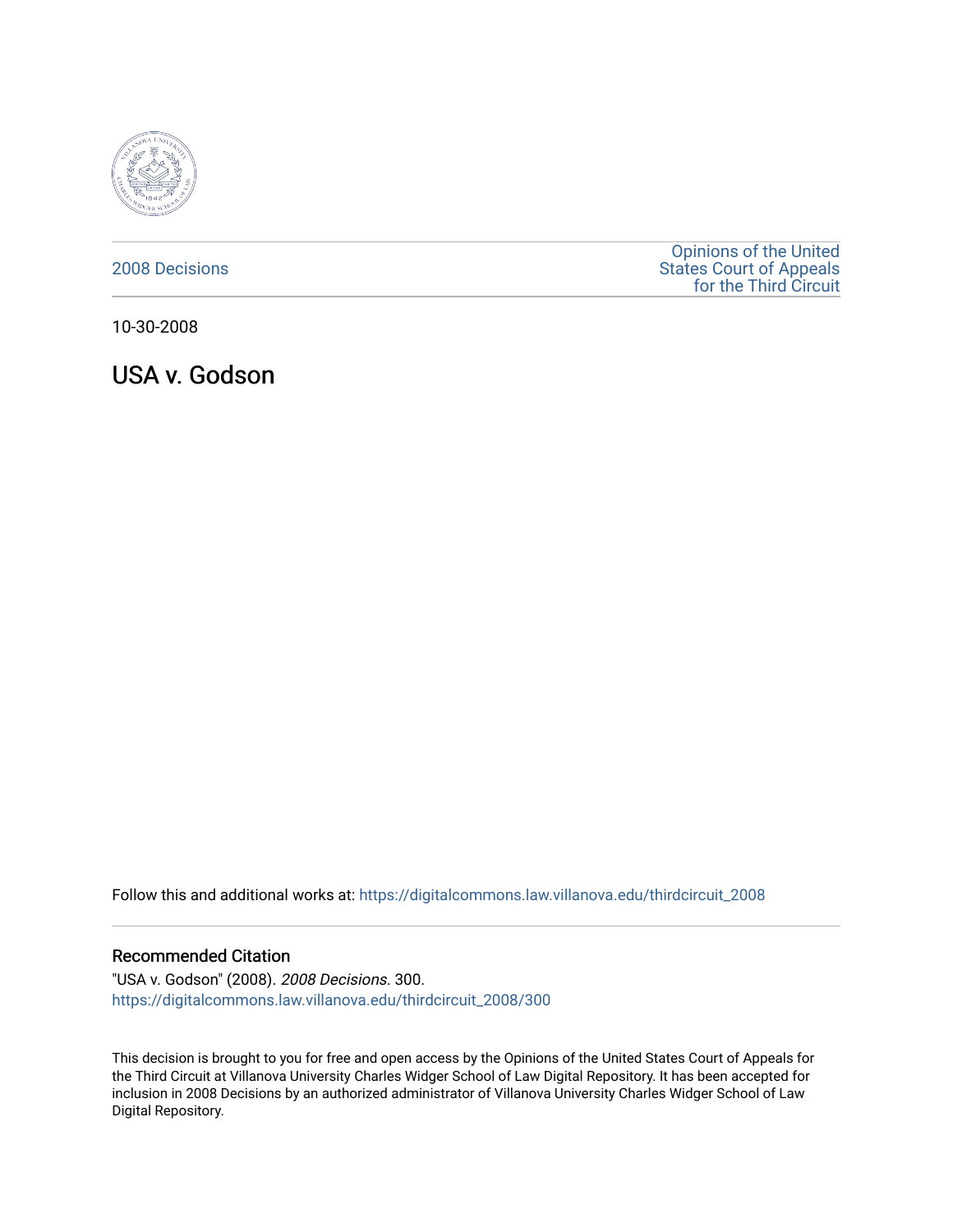#### NOT PRECEDENTIAL

# UNITED STATES COURT OF APPEALS FOR THE THIRD CIRCUIT

\_\_\_\_\_\_\_\_\_\_\_\_\_

No. 07-3340 \_\_\_\_\_\_\_\_\_\_\_\_\_

### UNITED STATES OF AMERICA,

v.

ARTHUR B. GODSON IV,

\_\_\_\_\_\_\_\_\_\_\_\_\_\_\_\_\_\_\_\_\_\_\_\_\_\_\_\_\_

Appellant.

On Appeal from the United States District Court for the Western District of Pennsylvania District Court No. 06-CR-206 District Judge: The Honorable Gustave Diamond

\_\_\_\_\_\_\_\_\_\_\_\_\_\_\_\_\_\_\_\_\_\_\_\_\_\_\_\_\_

Submitted Pursuant to Third Circuit L.A.R. 34.1(a) October 23, 2008

Before: RENDELL and SMITH, *Circuit Judges*, and POLLAK, *District Judge*\*

> (Filed: October 30, 2008) \_\_\_\_\_\_\_\_\_\_\_\_\_

> > OPINION \_\_\_\_\_\_\_\_\_\_\_\_\_

The Honorable Louis H. Pollak, Senior District Judge for the United States \* District Court for the Eastern District of Pennsylvania, sitting by designation.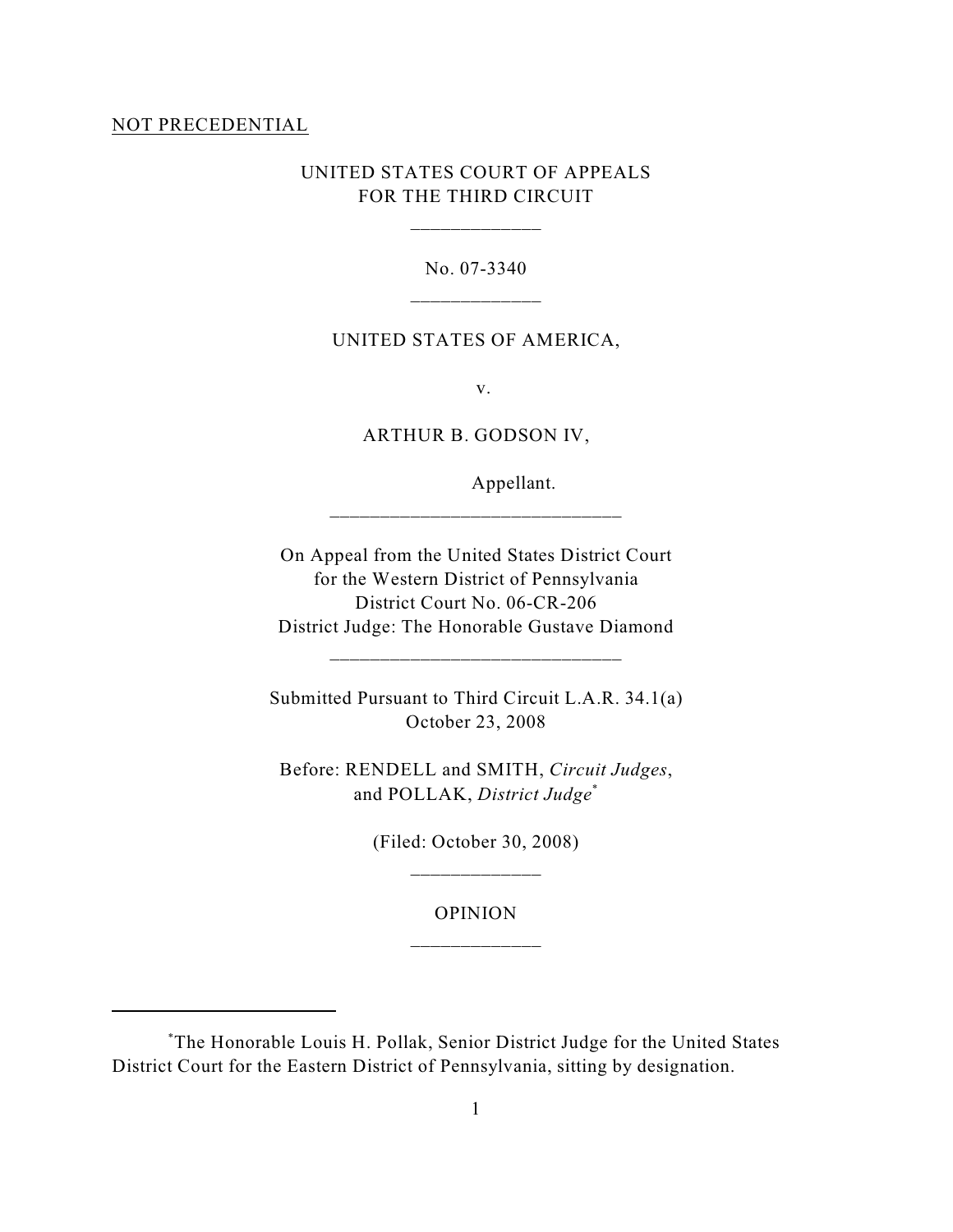## SMITH, *Circuit Judge*.

In the early morning hours of August 14, 2004, appellant Arthur B. Godson, IV, drove a Ford Expedition alone down Freeport Road in Arnold, PA. He came across a DUI checkpoint and stopped. Godson's rear driver's side window was opened; his seat was reclined. A contact officer spoke to Godson through the opened window while two other officers looked inside. One of the officers looking into the vehicle saw a firearm lying in the third row of seats and shouted "gun." All officers immediately stepped back. The contact officer told Godson to exit the vehicle. Instead, Godson opened the door and ran. With the help of a canine unit, the officers apprehended Godson and placed him under arrest.

After the arrest, the police found numerous items, including approximately 3 grams of powdered cocaine in Godson's pockets, \$2,248 on his person, an unregistered semi-automatic pistol on the backseat, a lit marijuana cigarette in the ashtray, and two bags containing 27.5 grams of powdered cocaine in the cupholders. That day, Godson, who had a number of prior drug-related felony convictions, was charged as a felon in possession of a firearm in violation of 18 U.S.C.  $\S$ § 922(g)(1) and 924(e).

On April 27, 2007, following a three-day trial, a jury convicted Godson. On May 3, 2007, Godson renewed a Motion for Judgment of Acquittal pursuant to Fed. R. Crim. P. 29. The District Court previously had denied the motion at the close of the Government's case and at the close of all evidence. On May 7, 2007, the District Court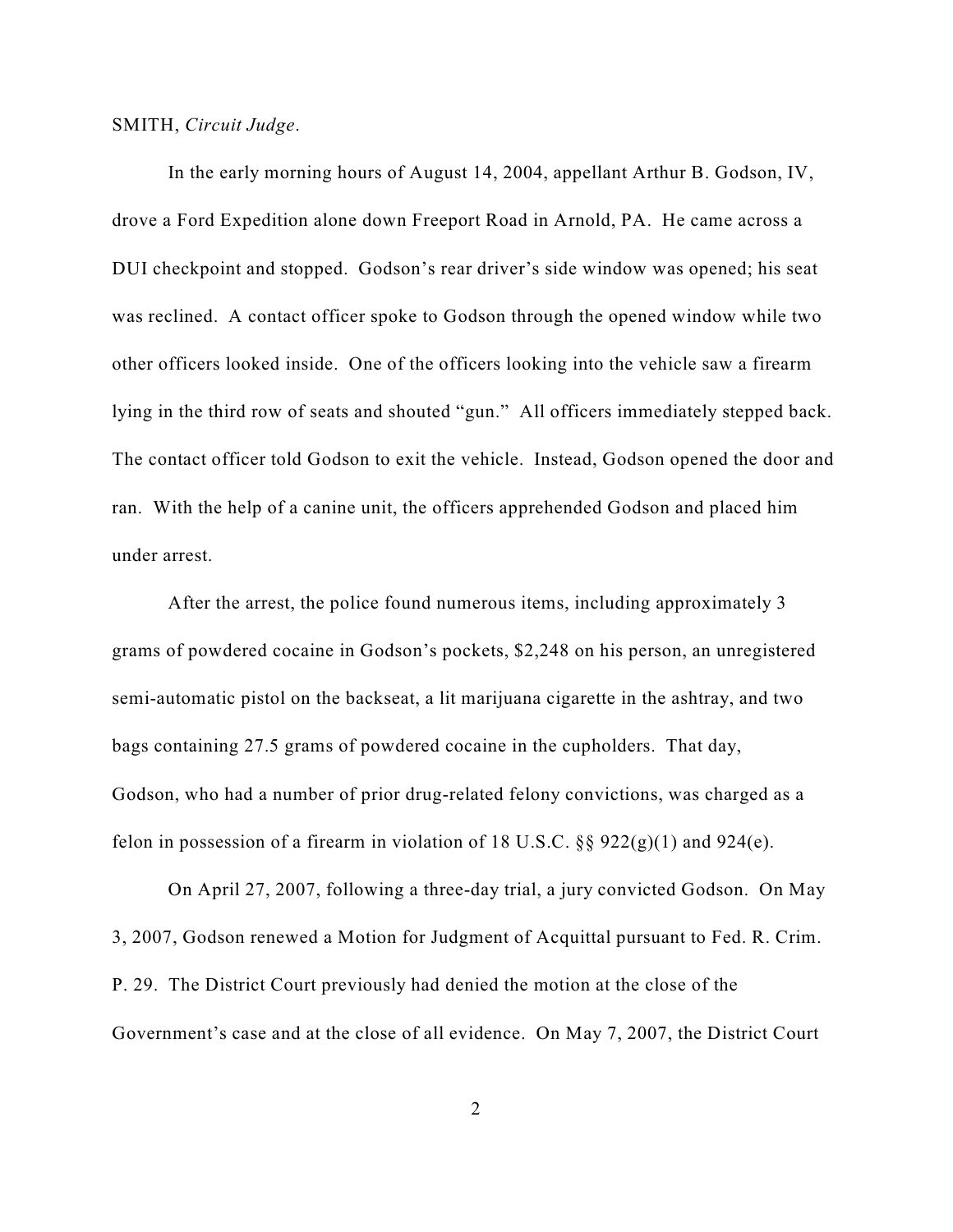did so once again. On August 2, 2007, the District Court sentenced Godson to 240 months imprisonment. Godson filed this timely appeal.<sup>1</sup>

Godson claims that his Rule 29 motion should have been granted because the evidence was insufficient to show constructive possession of the firearm. He also argues that the District Court erred in determining the appropriate Sentencing Guidelines range. Since we find Godson's Rule 29 motion was correctly denied and the Guidelines range adequately calculated, we will affirm the District Court's judgments.

Inasmuch as we write primarily for the parties, who are familiar with this case, we need not repeat at length the factual and procedural background.

First, the evidence can support a finding that Godson constructively possessed the firearm. Constructive possession requires 1) "dominion and control" over an object, and 2) knowledge of the object's existence. *United States v. Iafelice*, 978 F.2d 92, 96 (3d Cir. 1992). "Dominion and control" means "the ability to reduce an object to actual possession." *United States v. Martorano*, 709 F.2d 863, 869 (3d Cir. 1983).

<sup>&</sup>lt;sup>1</sup>This Court has jurisdiction pursuant to 18 U.S.C. § 3742(a)(2) and 28 U.S.C. § 1291. We have plenary review over the District Court's decision to deny the Rule 29 motion, but we must "review the record in the light most favorable to the prosecution to determine whether any rational trier of fact could have found proof of guilt beyond a reasonable doubt based on the available evidence." *United States v. Brodie*, 403 F.3d 123, 133 (3d Cir. 2005) (internal quotations and citation omitted). Our review of the sentence that the District Court has imposed is for abuse of discretion. *See United States v. Hoffecker*, 530 F.3d 137, 196 (3d Cir. 2008). "[A] district court will be held to have abused its discretion if its decision was based on a clearly erroneous factual conclusion or an erroneous legal conclusion." *United States v. Wise*, 515 F.3d 207, 217 (3d Cir. 2008).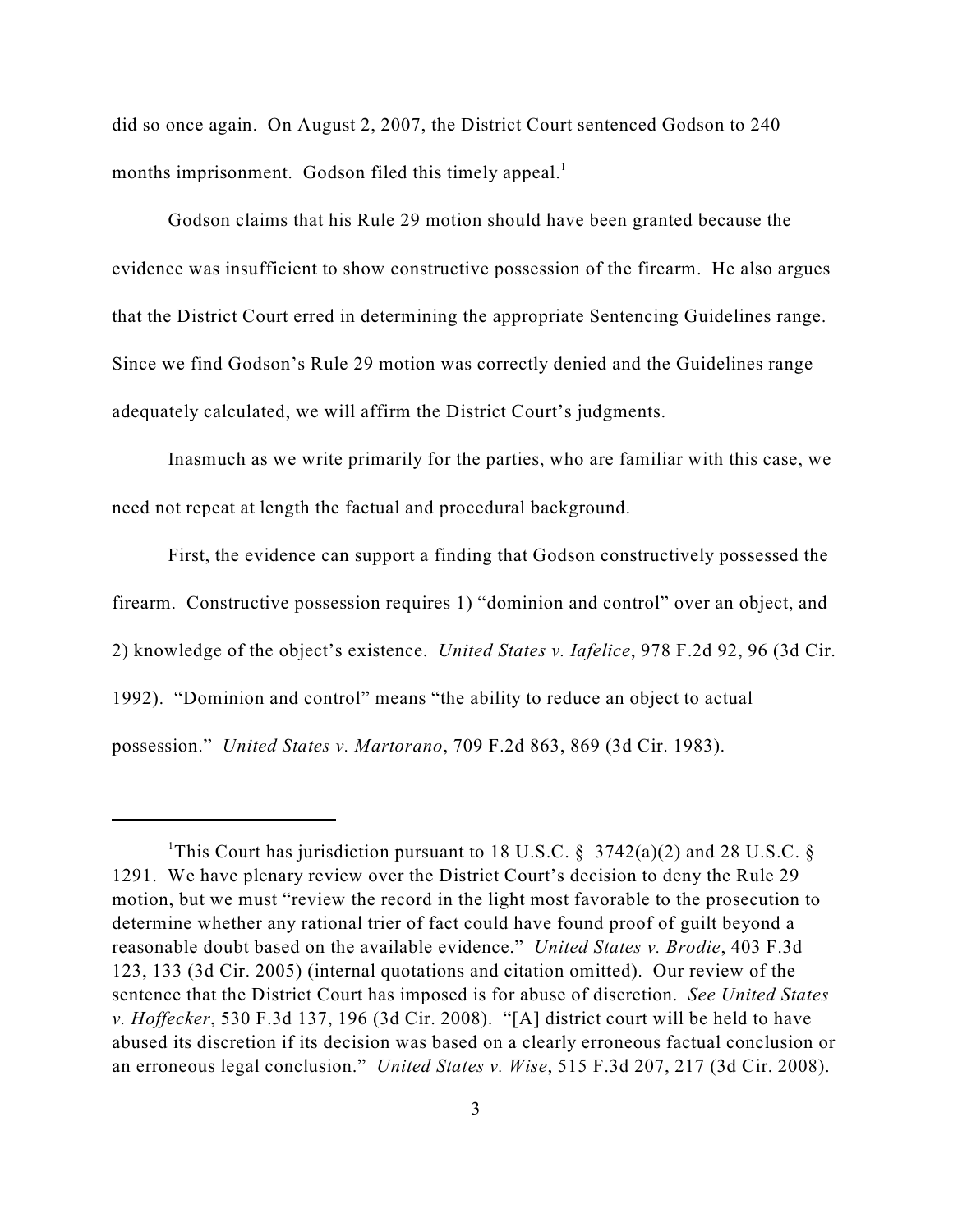"Constructive possession may be proved by circumstantial evidence." *United States v. Iglesias*, 535 F.3d 150, 156 (3d Cir. 2008).

We recognize that mere proximity to the object "is insufficient to support a finding of possession." *United States v. Brown*, 3 F.3d 673, 680 (3d. Cir. 1993). Here, however, the Government has shown much more. Godson drove the vehicle by himself to the DUI checkpoint. Documents and testimony indicated that, even if he were not the vehicle's titled owner, Godson was at least its joint purchaser. The firearm was in plain view inside the vehicle's passenger compartment. Godson's seat was in a reclined position, increasing his proximity to the firearm. Godson ran from police after they asked him to step out of the vehicle. Taken together, there was sufficient evidence for a rational trier of fact to conclude beyond a reasonable doubt that Godson constructively possessed the firearm. *See Iafelice*, 978 F.2d at 97 ("Ownership and operation of the car are highly relevant facts that could reasonably have been considered by a jury in evaluating his knowledge of, and dominion and control over, the drugs"); *see also United States v. Booker*, 436 F.3d 238, 242 (D.C. Cir. 2006) (identifying "evasive conduct" as a "plus factor" that could help establish constructive possession); *cf*. *United States v. Xavier*, 2 F.3d 1281, 1289–90 (3d Cir. 1993) ("[I]f the gun is in the passenger compartment, the gun is accessible and may be under the defendant's control."). As a result, the District Court correctly denied Godson's Rule 29 motion.

Second, Godson's Sentencing Guidelines challenge lacks merit. The District